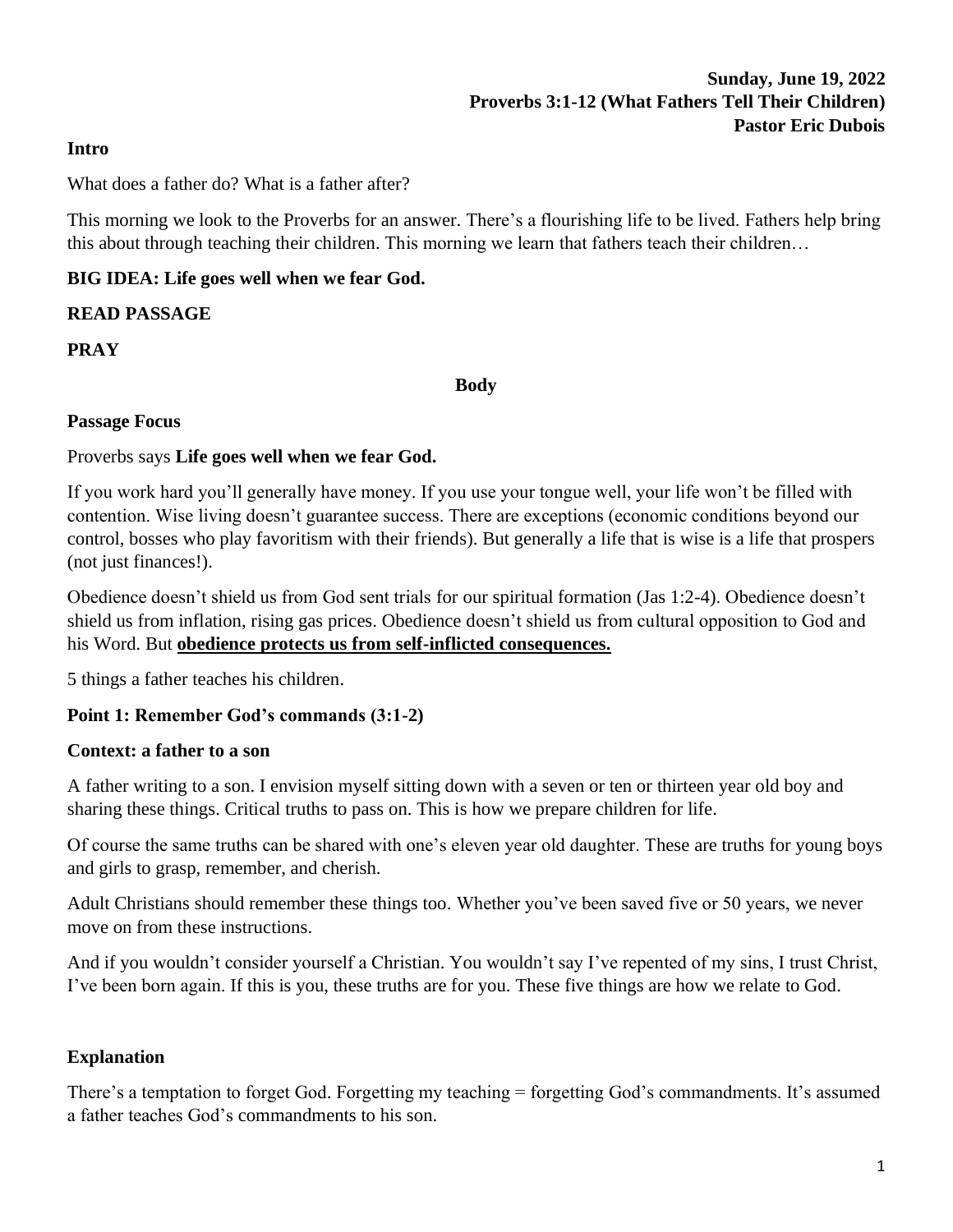Forget is what not to do. The second half of 3:1 is what to do: *"let your heart keep my commandments."* **Proverbs is big on contrasts. Two ways to live. Two outcomes.** Notice what keeps the commandments. The son's heart.

## **Heart**

Heart here represents our whole inner self. Our desires, our affections, our feelings, our intentions, our attitudes, our loves, our thought life, our values.

The point is **to keep God's commands with all our being**. God wants us to think like he thinks. God wants us to desire what he desires. God wants us to treasure what he treasures. Internal affection inevitably results in external obedience. God isn't looking for outward conformity only. God's looking for obedience rooted in love for his commands. Obedience rooted in love for him. Love for God drives obedience.

So the warning is this. Don't let your heart be captivated by other things to the point that you forget God. Forgetfulness causes loves to wane. God takes a backseat to pleasures like social media and TV and leisure and sports and video games. Remember God's commands. Fight the fight of faith by meditating on God's Word daily.

## **Promise**

We have a warning followed by a promise, an encouragement. What's the result of love-driven obedience? *"length of days and years of life and peace they will add to you."* Obedience generally results in a longer life and a better quality of life.

Drugs, alcohol, sexual immorality (diseases), gluttony, violent altercations, laziness (no income and no food), etc. can shorten one's life.

The goal isn't a long life of perpetual strife and futility. The goal is a long life characterized by *shalom*: absence of strife, harmony, a rich, fulfilled existence. **An effective and harmonious life comes through obedience rooted in heartfelt affection for God.**

# **Application**

American evangelicalism has recaptured the vision of Proverbs 3:1. Books like *Shepherding a Child's Heart* (1995) by Ted Tripp have emphasized the fact that behavior must be rooted in love for God. We're not looking for outward moral improvement. We're looking for a different response to God. We want to see affection for God.

How a child does the dishes. How a child does their schoolwork reflects a heart response to God. Do we want children who do the dishes because they want to get to the video games? Do we want children who do the dishes because they're afraid of punishment? Do we want children who do the dishes so they can boast about being better than the other children? Or do we want children who do the dishes because they love us, they want to contribute to the family, they want to glorify God, they trust God rewards obedience, they know laziness is a sin to shun?

Adults, we need to ask ourselves, am I doing this because I love God?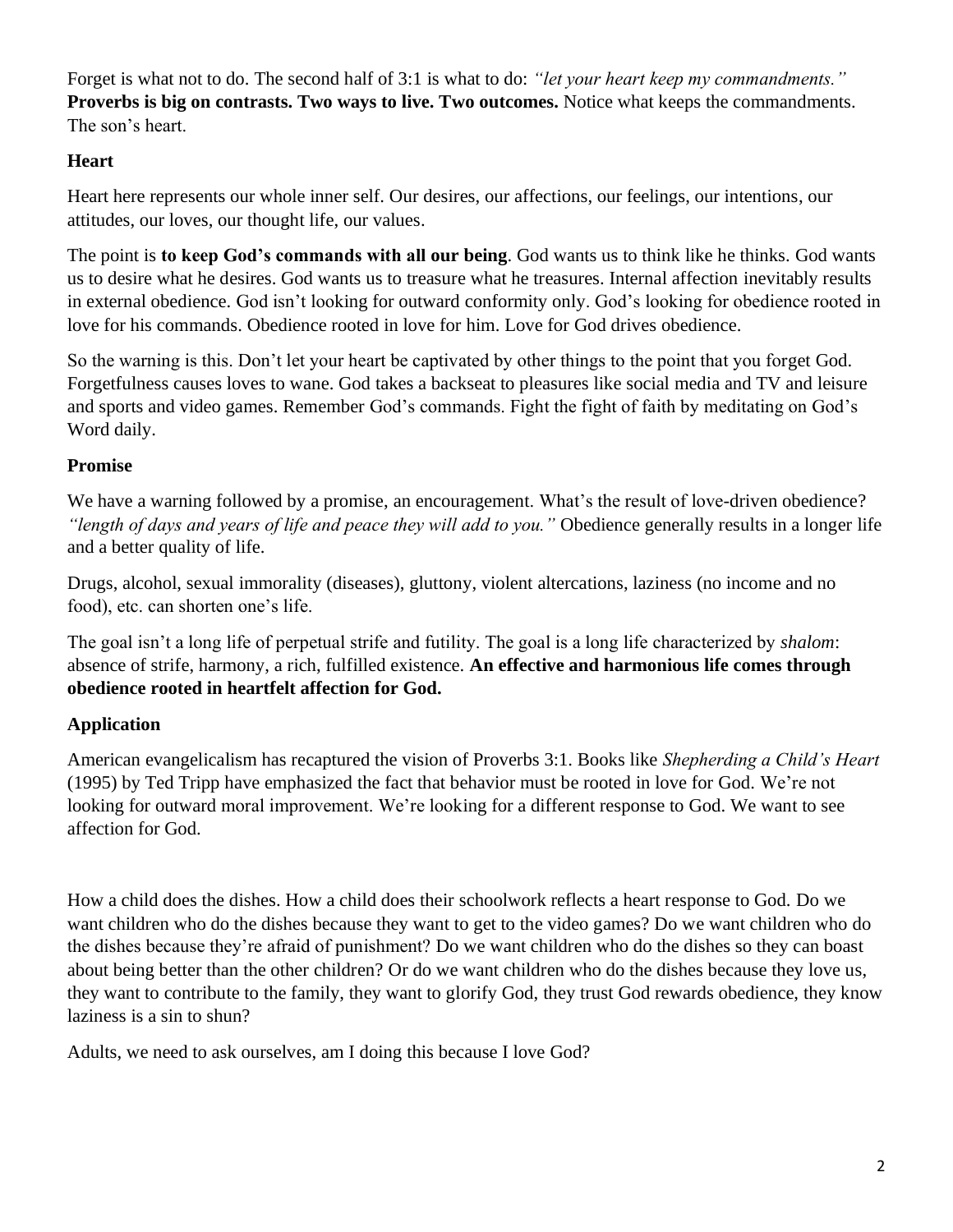### **Point 2: Continue in love and faithfulness (3:3-4)**

### **Explanation**

Don't forsake = continue in these two things. *"steadfast love and faithfulness"* are repeatedly used to describe God's character in the Old Testament.

#### **Steadfast love**

Speaks to a disposition. Fidelity, loyalty, committed love. God says to his people, *"I will never leave you nor forsake you"* (Heb 13:5). Committed love that's devoted and acts with practical expressions of kindness. This is how God deals with us.

Practically we express loyal, loving commitment to God by keeping his commandments. From the heart.

### **Faithfulness**

God's faithfulness = certainty, dependability, firmly kept promises, a consistency in what he says and does. God keeps his promises because he's reliable.

Practically we express consistent, dependable devotion to God by habitually keeping his commandments. From the heart.

We keep God's commands close by (*"bind them around your neck"*), like having them inside us (*"write them on the tablet of your heart"*).

Practically this we do this by daily Bible reading, taking time to meditate on what we read, and memorizing Scripture.

I don't systematically memorize Scripture. I remember 20 years ago a friend gave us the assignment of memorizing **Romans 8** by next week. 39 verses. After about an hour I had four verses down. Not for me. I quit. Memorizing a chapter a week didn't take root in my life. But I memorize some verses, some fragments, some concepts, and locations of truth. The point is having it accessible. Do what works for you. Keep God's Word close to your heart.

### **Promise**

Committed, consistent commandment keeping results in blessing.

*"So you will find favor and good success in the sight of God and man."*

Favor means an attractive personality that is well received. Good success = good perception. The ESV notes "success" could be translated "repute." If we consistently obey God's Word we'll be perceived well by God and people.

If we're consistently marked by hard work, honesty, generosity, a wise and kind tongue, mercy, patience, forgiveness, compassion, etc. generally we'll be well perceived. This is how life works in God's world. Of course there's exceptions. But obedience to God results in a life that flourishes.

Public obedience leads to evangelistic credibility!

### **Non-Christian**

How do we get favor with God? The next point is key.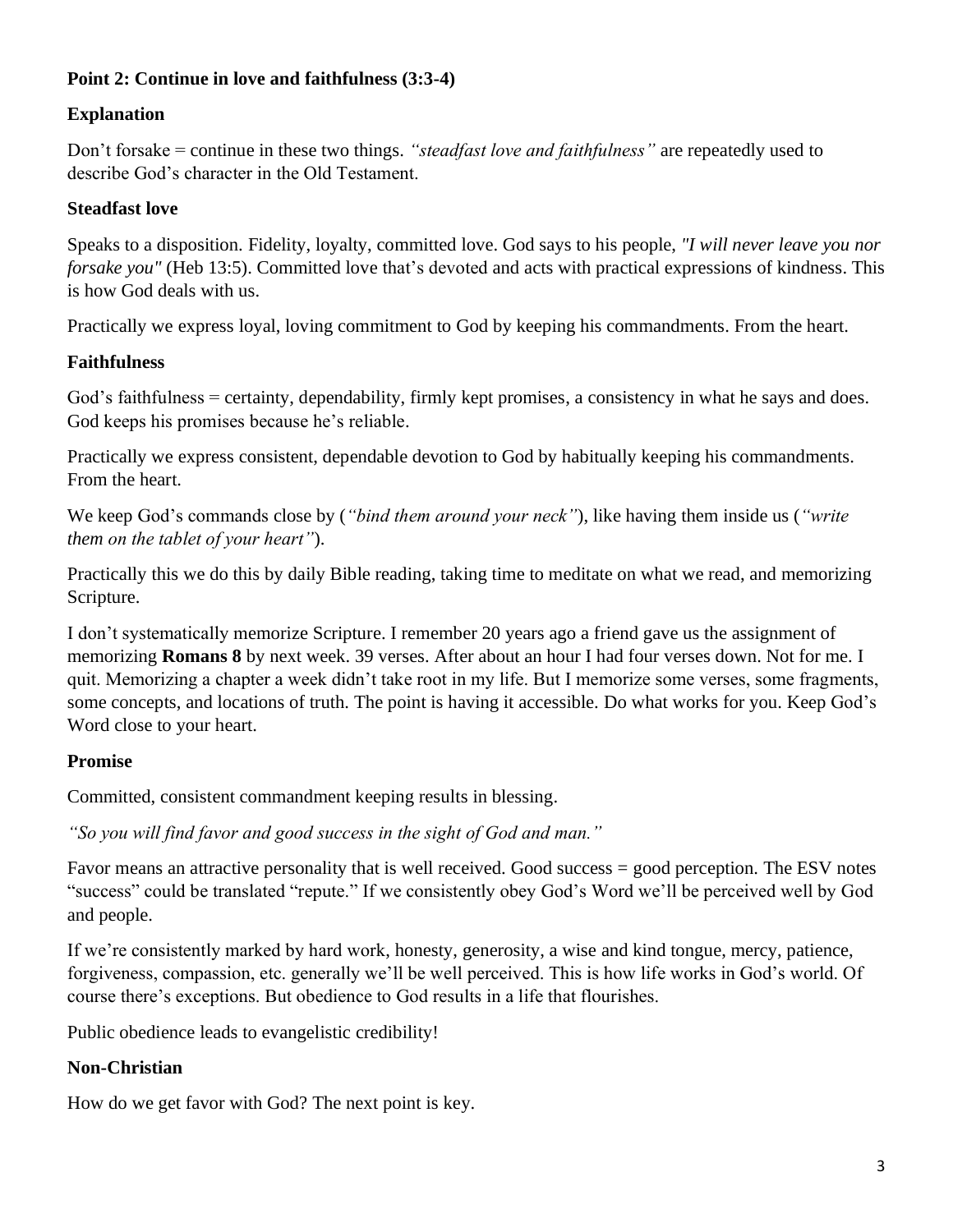## **Point 3: Trust everything God says (3:5-8)**

## **Explanation**

We remember and continue and obey through faith. That's how a child does the dishes! Faith = trust. We trust God's character. We trust God's promises. We trust God's ability to do what he says. And we trust with all of our being (*"with all your heart"*). Whole-hearted trust. Not partial trust.

Trusting God is contrasted with:

- *1) "do not lean on your own understanding"*
- *2) "be not wise in your own eyes"*

In other words, thinking we know it all. Thinking we're wiser than God. **In order to find favor with God, we need to trust God instead of ourselves!** Practically, we trust God by trusting his Word. Then doing what he commands.

Trusting God with all of our being includes:

- *1) "In all your ways acknowledge him"*
- *2) "fear the LORD, and turn away from evil"*

Fearing God = being teachable. Willing to be corrected. Not being wise in our own eyes. Humbly accepting what God says. Treasuring God's instruction.

Trust that the one who created you knows how you're intended to live. Trust that your Creator wants to help you flourish in this life.

Fear God instead of man. And so turn from evil. Who has our heart? Who has our ear? God or man? God or culture? Trust God. Love God. Obey God's commandments.

### **Promises**

Trusting God instead of ourselves brings blessing. Trust-driven obedience results in:

- *1) "he will make straight your paths"*
- *2) "It will be healing to your flesh and refreshment to your bones"*

Straight in the sense of smooth, free from obstacles. **Faith driven obedience protects us from self-inflicted consequences.** As we obey, God shields us from destructive paths.

Obedience has physical consequences. Not saying obedient Christians can't get sickness or disease. More like faith brings rest to the body while anxiety distresses the body. Anxiety weakens the immune system making us susceptible to infections and illness. Anxiety causes headaches, weight gain, digestive problems, heart problems, muscle tension, and insomnia. Faith protects us physically! No self-inflicted consequences = peace = blessed body.

# **Application**

3:5-8 calls us to forsake self-confidence and replace it with radical confidence in God's wisdom. 3:5-8 calls us to forsake self-confidence and pursue radical obedience. 3:5-8 calls us to forsake self-confidence and pursue the rewarding life God promises through obedience. **Be confident in God, not yourself.**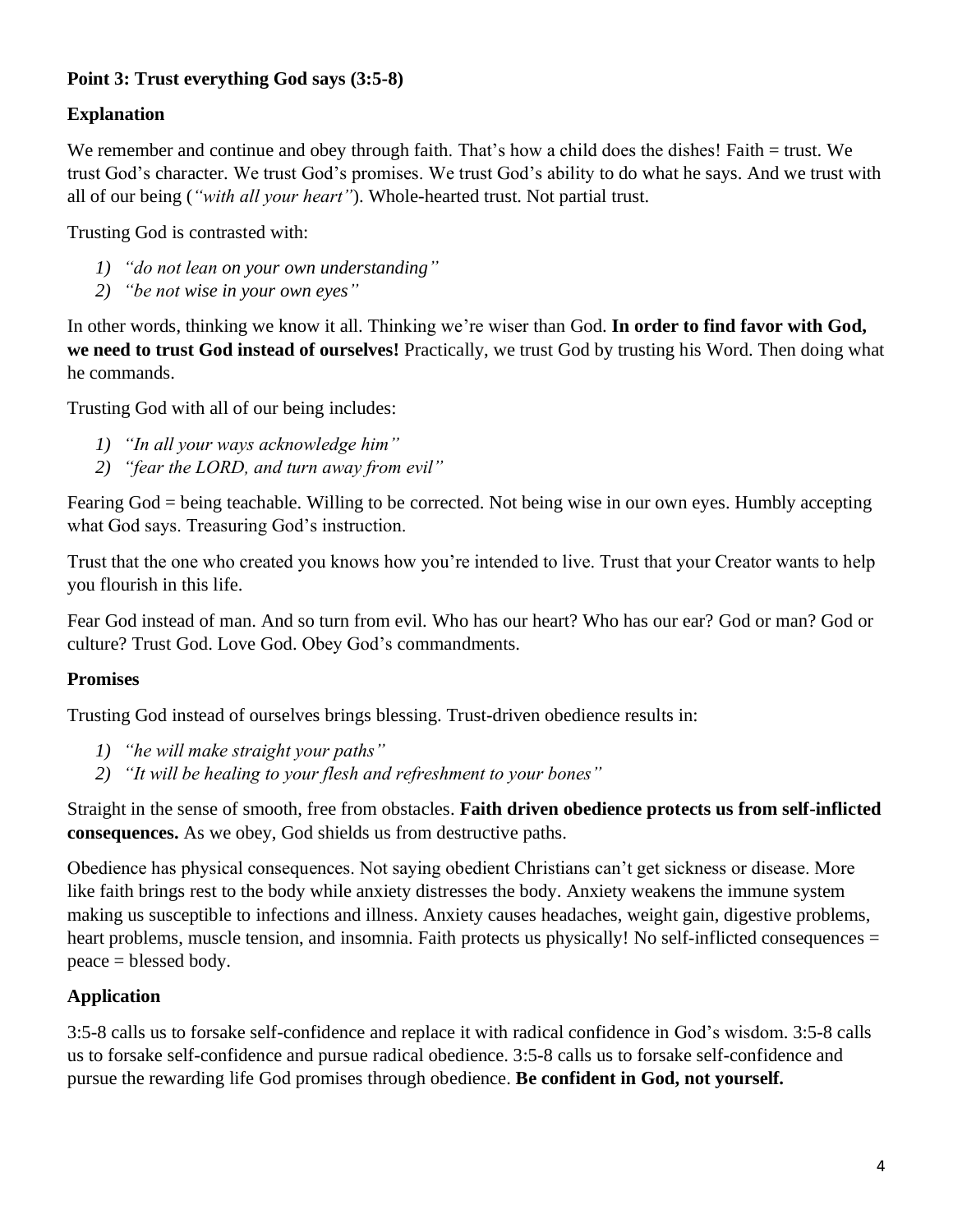### **Point 4: Honor God when he provides (3:9-10)**

### **Explanation**

In Proverbs, the natural consequence of hard work is plenty. Obedience is assumed. When plenty comes, it's time to remember God.

Giving back to God results in an ongoing supply of provision:

*"then your vats will be filled with plenty, and your vats will be bursting with wine."*

### **Two ways to live**

There's two ways to live. Giving back to God in confidence he'll continue to provide. Or hoarding more and more for ourselves because we're not so confident God will continue to provide. Giving back = trust.

### **Tithes and offerings**

Israelites gave back through tithes. The Old Covenant had multiple tithes that added up to 23%.

What we find in the New Testament (no Old Covenant) is giving to elders who labor in preaching and teaching (1 Tim 5:17-18), giving to full-time missionaries (1 Cor 9:3-12), and giving to churches in other regions who are experiencing poverty (2 Cor 8:1-4).

Giving is supposed to be cheerful and not under compulsion (2 Cor 9:7). Giving is in accord with our level of prosperity (1 Cor 16:2). Those with plenty are instructed to enjoy their wealth and be generous (1 Tim 6:17- 19). Giving is premeditated (1 Cor 16:2) or budgeted.

10% is a good starting point based on the tithe principle. Giving is an act of stewardship. Like our time and our talents, we use our treasure for God.

We give because we value the church's ministry. We give because we trust God will keep providing.

### **Point 5: Receive God's correction (3:11-12)**

#### **Explanation**

God's correction is a sign of his love. What's the discipline in mind?

1) A father's rod

▪ God's discipline carried out through the father. To reveal to children that sin has consequences.

"rod" = a part of a tree; a thin stick or branch used to administer a small amount of pain without causing lasting injury.

- 2) A father's verbal correction
- 3) God's unspecified discipline (sickness in Corinth, David's son through adultery died as a newborn)

Likely the rod and verbal correction. **The issue here is a child's response to discipline.** A child may harden their heart and reject discipline. A child may be wearied = sickening dread, horror and have their spirit crushed by discipline.